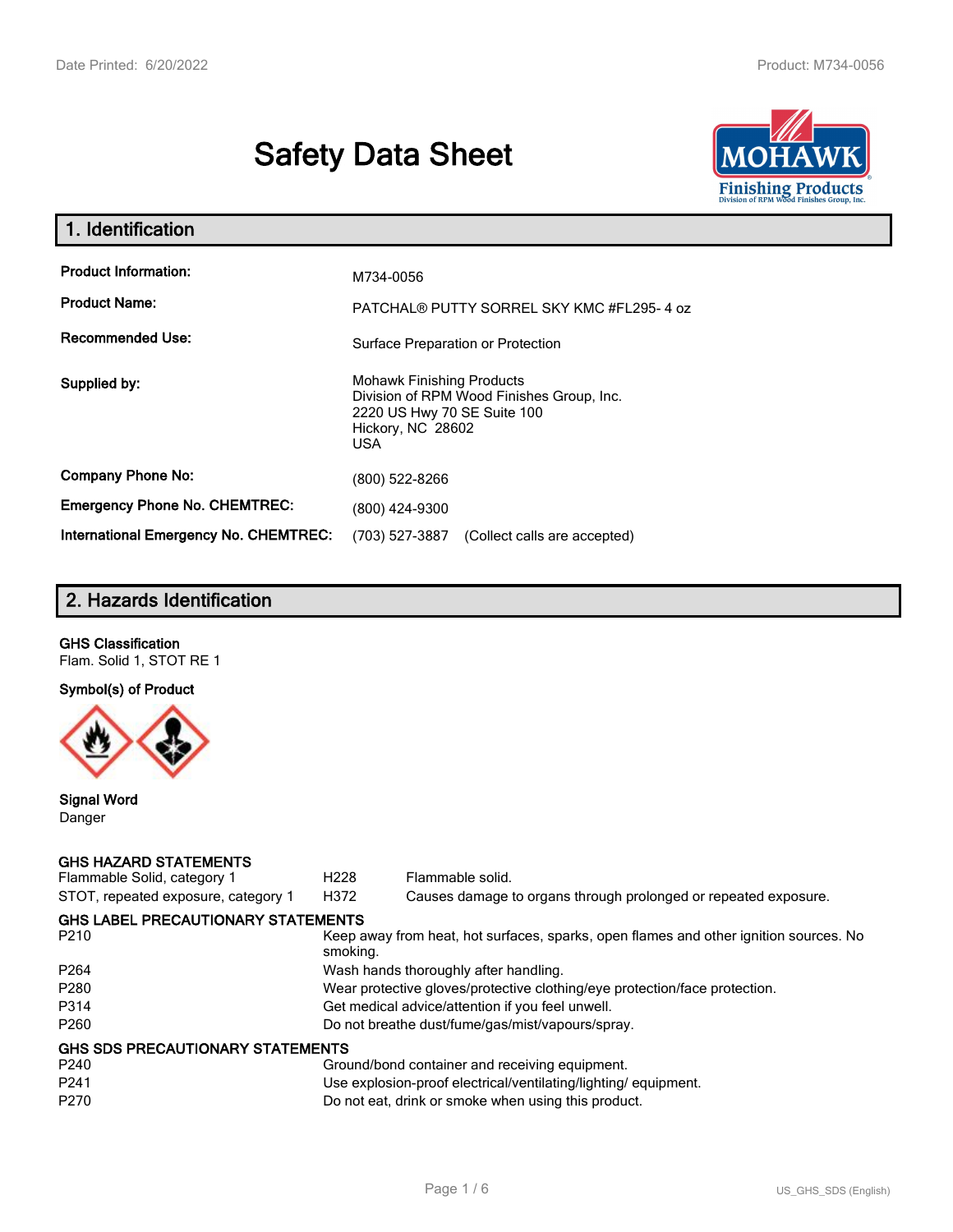# **3. Composition/Information on ingredients**

| <b>Chemical Name</b>            | CAS-No.    | Wt. %      | <b>GHS Symbols</b> | <b>GHS Statements</b> |
|---------------------------------|------------|------------|--------------------|-----------------------|
| crystalline silica              | 14808-60-7 | 40-55      | No Information     | No Information        |
| aliphatic petroleum distillates | 64742-88-7 | $10 - 25$  | GHS07-GHS08        | H304-332-372          |
| aliphatic petroleum distillates | 64742-47-8 | $2.5 - 10$ | GHS07-GHS08        | H304-332              |
| modified complex hydrocarbon    | 64742-60-5 | $2.5 - 10$ | GHS07              | H332                  |
| mixed glycercides               | 68308-54-3 | $2.5 - 10$ | No Information     | No Information        |
| iron oxide                      | 1309-37-1  | $2.5 - 10$ | No Information     | No Information        |
| polyethylene wax                | 8002-74-2  | $2.5 - 10$ | GHS07              | H332                  |

The exact percentage (concentration) of ingredients is being withheld as a trade secret.

The text for GHS Hazard Statements shown above (if any) is given in the "Other information" Section.

### **4. First-aid Measures**



FIRST AID - EYE CONTACT: IF IN EYES: Rinse cautiously with water for several minutes. Remove contact lenses, if present and easy to do. Continue rinsing. If eye irritation persists: Get medical advice/attention.

FIRST AID - SKIN CONTACT: IF ON SKIN: Gently wash with plenty of Soap and Water. If skin irritation occurs: Get medical advice/ attention.

FIRST AID - INGESTION: IF SWALLOWED: rinse mouth. Do NOT induce vomiting. IF exposed or if you feel unwell: Call a POISON CENTER or doctor/physician.

FIRST AID - INHALATION: IF INHALED: If breathing is difficult, remove victim to fresh air and keep at rest in a position comfortable for breathing. IF exposed or if you feel unwell: Call a POISON CENTER or doctor/physician.

# **5. Fire-fighting Measures**

**SPECIAL FIREFIGHTING PROCEDURES:** Evacuate all persons from the fire area to a safe location. Move non-burning material, as feasible, to a safe location as soon as possible. Fire fighters should be protected from potential explosion hazards while extinguishing the fire. Wear self-contained breathing apparatus (SCBA) and full fire-fighting protective clothing. Thoroughly decontaminate all protective equipment after use. Containers of this material may build up pressure if exposed to heat (fire). Use water spray to cool fire-exposed containers. Use water spray to disperse vapors if a spill or leak has not ignited. This precaution will help prevent the accumulation of an explosive vapor-air mixture after the initial fire is extinguished.

**FIREFIGHTING EQUIPMENT:** This is a NFPA/OSHA flammable solid. Follow NFPA 400, Chapters 5 and 13 for fire protection and fire suppression. Use a dry chemical, carbon dioxide, or similar ABC fire extinguisher for incipient fires. Water may be used to cool and prevent rupture of containers that are exposed to heat from fire.

## **6. Accidental Release Measures**

#### **ENVIRONMENTAL MEASURES:** No Information

**STEPS TO BE TAKEN IN CASE MATERIAL IS RELEASED OR SPILLED:** Follow personal protective equipment recommendations found in Section VIII. Personal protective equipment needs must be evaluated based on information provided on this sheet and the special circumstances created by the spill including; the material spilled, the quantity of the spill, the area in which the spill occurred, and the training and the expertise of employees in the area responding to the spill. Never exceed any occupational exposure limits. Shut off ignition sources; including electrical equipment and flames. Do not allow smoking in the area. Do not allow the spilled product to enter public drainage system or open waterways.

#### **7. Handling and Storage**



**HANDLING:** Avoid inhalation and contact with eyes, skin, and clothing. Wash hands thoroughly after handling and before eating or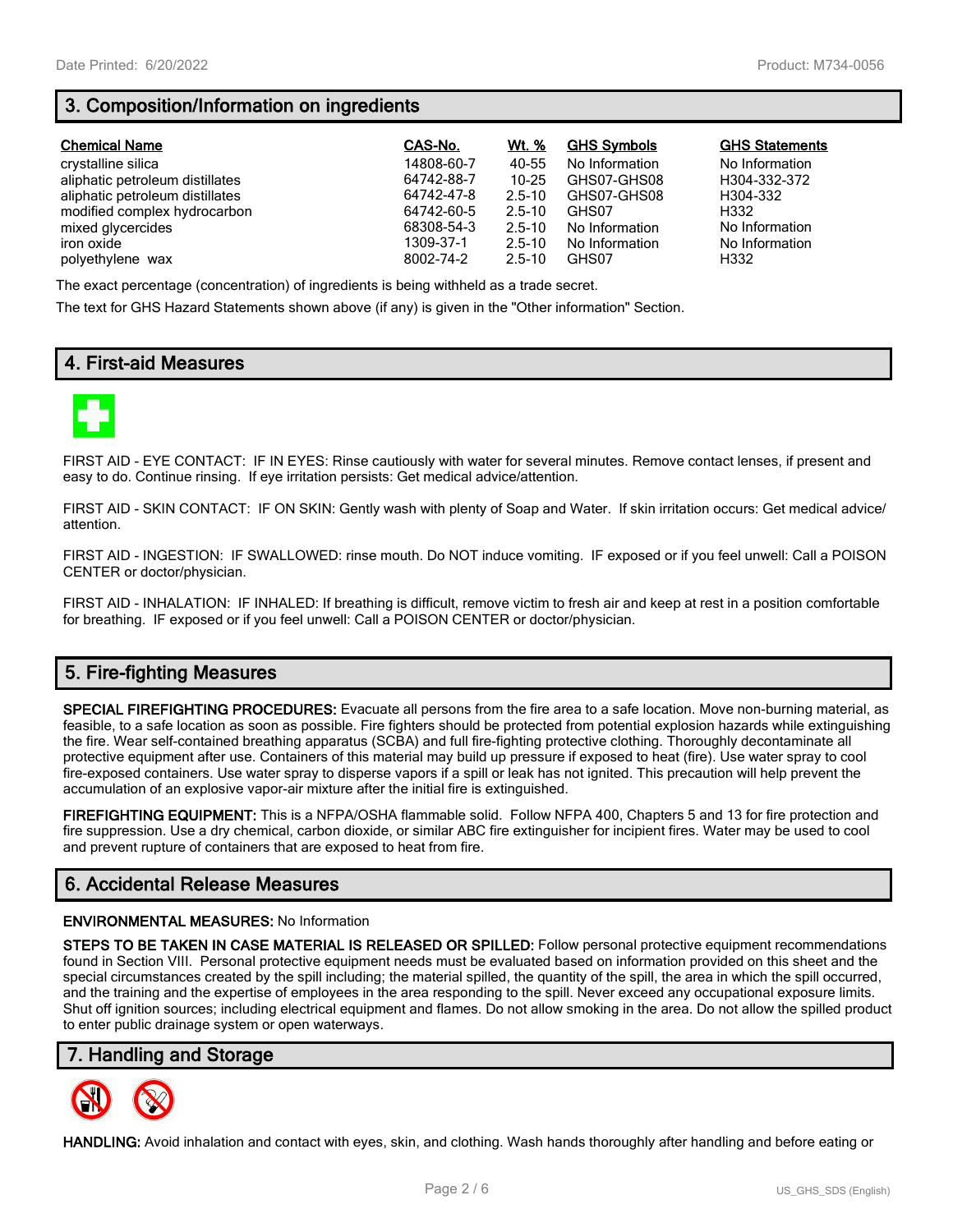drinking. In keeping with safe handling practices, avoid ignition sources (smoking, flames, pilot lights, electrical sparks); ground and bond containers when transferring the material to prevent static electricity sparks that could ignite vapor and use spark proof tools and explosion proof equipment. Empty containers may retain product residue or vapor. Do not pressurize, cut, weld, braze, solder, drill, grind, or expose container to heat, flame, sparks, static electricity, or other sources of ignition. Any of these actions can potentially cause an explosion that may lead to injury.

**STORAGE:** Keep containers closed when not in use. Store in cool well ventilated space away from incompatible materials.

### **8. Exposure Controls/Personal Protection**

| Ingredients with Occupational Exposure Limits |                      |                       |                     |                         |
|-----------------------------------------------|----------------------|-----------------------|---------------------|-------------------------|
| <b>Chemical Name</b>                          | <b>ACGIH TLV-TWA</b> | <b>ACGIH-TLV STEL</b> | <b>OSHA PEL-TWA</b> | <b>OSHA PEL-CEILING</b> |
| crystalline silica                            | $0.025$ mg/m $3$     | N.D.                  | $50 \mu q/m3$       | N.D.                    |
| aliphatic petroleum distillates               | N.D.                 | N.D.                  | N.D.                | N.D.                    |
| aliphatic petroleum distillates               | N.D.                 | N.D.                  | N.D.                | N.D.                    |
| modified complex hydrocarbon                  | N.D.                 | N.D.                  | N.D.                | N.D.                    |
| mixed glycercides                             | N.D.                 | N.D.                  | N.D.                | N.D.                    |
| iron oxide                                    | $5 \text{ mg/m}$     | N.D.                  | $10 \text{ mg/m}$   | N.D.                    |
| polyethylene wax                              | $2 \text{ mg/m}$     | N.D.                  | N.D.                | N.D.                    |

**Further Advice: MEL = Maximum Exposure Limit OES = Occupational Exposure Standard SUP = Supplier's Recommendation Sk = Skin Sensitizer N.E. = Not Established N.D. = Not Determined**

#### **Personal Protection**

**RESPIRATORY PROTECTION:** In case of insufficient ventilation wear suitable respiratory equipment.

**SKIN PROTECTION:** Wear chemical resistant footwear and clothing such as gloves, an apron or a whole body suit as appropriate.



**EYE PROTECTION:** Safety glasses



**OTHER PROTECTIVE EQUIPMENT:** No Information



**HYGIENIC PRACTICES:** It is good practice to avoid contact with the product and/or its vapors, mists or dust by using appropriate protective measures. Wash thoroughly after handling and before eating or drinking.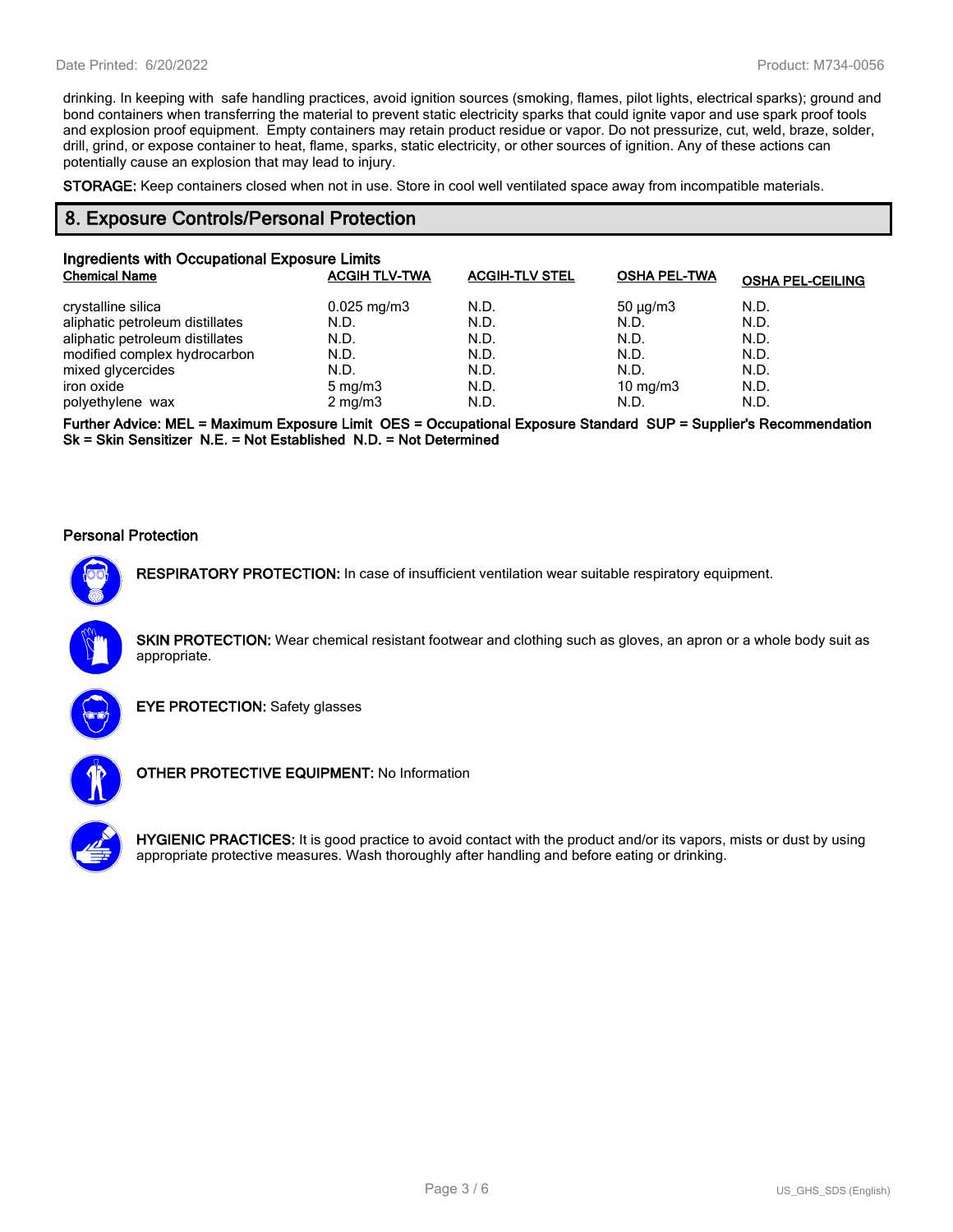**N.I. = No Information**

# **9. Physical and Chemical Properties**

| Appearance:                                       | Solid                                       | <b>Physical State:</b>                      | <b>SOLID</b>   |
|---------------------------------------------------|---------------------------------------------|---------------------------------------------|----------------|
| Odor:                                             | Oily Hydrocarbon                            | <b>Odor Threshold:</b>                      | Not determined |
| Density, g/cm3:                                   | 1.294                                       | pH:                                         | Not determined |
| Freeze Point, °F:                                 | Not determined                              | Viscosity:                                  | Not determined |
| <b>Solubility in Water:</b>                       | Not determined                              | Partition Coefficient, n-octanol/<br>water: | Not determined |
| Decomposition temperature, °F:                    | Not determined                              | <b>Explosive Limits, %:</b>                 | Not determined |
| Boiling Range, °F:                                | Not determined                              | Flash Point, °F:                            | 120 °F         |
| Combustibility:                                   | <b>Supports Combustion</b>                  | Auto-Ignition Temperature, °F:              | Not determined |
| <b>Evaporation Rate:</b><br><b>Vapor Density:</b> | Faster than Diethyl Ether<br>Not determined | Vapor Pressure, mmHg:                       | Not determined |
|                                                   |                                             |                                             |                |

# **10. Stability and reactivity**

**STABILITY:** Stable under normal conditions.

**CONDITIONS TO AVOID:** Heat, flames and sparks.

**INCOMPATIBILITY:** Acids, Bases, Oxidizing agents

**HAZARDOUS DECOMPOSITION PRODUCTS:** Not determined.

## **11. Toxicological information**

**Practical Experiences**

**EMERGENCY OVERVIEW:** No Information

**EFFECT OF OVEREXPOSURE - EYE CONTACT:** No Information

**EFFECT OF OVEREXPOSURE - INGESTION:** No Information

**EFFECT OF OVEREXPOSURE - INHALATION:** No Information

**EFFECT OF OVEREXPOSURE - SKIN CONTACT:** No Information

**CARCINOGENICITY:** No Information

**PRIMARY ROUTE(S) OF ENTRY:**

#### **Acute Toxicity Values The acute effects of this product have not been tested. Data on individual components are tabulated below**

| CAS-No.    | <b>Chemical Name</b>            | Oral LD50       | Dermal LD50                     | Vapor LC50   |
|------------|---------------------------------|-----------------|---------------------------------|--------------|
| 14808-60-7 | crystalline silica              | >5000 mg/kg     | >5000 mg/kg                     | >20 mg/l Rat |
| 64742-88-7 | aliphatic petroleum distillates | >5000 mg/kg Rat | >3000 mg/kg Rabbit >13 mg/L Rat |              |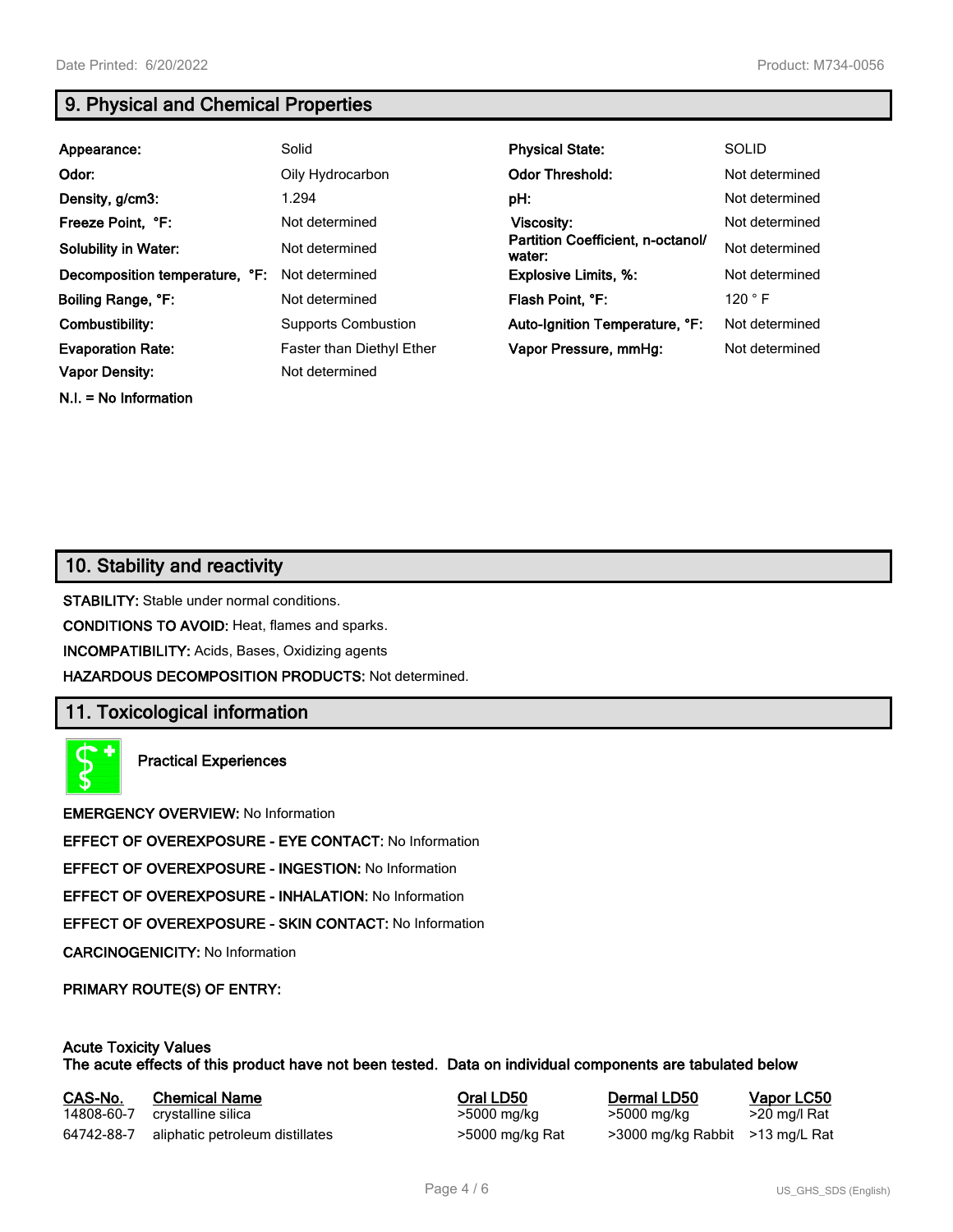| 64742-47-8 | aliphatic petroleum distillates | >5000 mg/kg Rat  | >2000 mg/kg Rabbit >13 mg/L Rat |            |
|------------|---------------------------------|------------------|---------------------------------|------------|
| 64742-60-5 | modified complex hydrocarbon    | >5000 mg/kg Rat  | $>3600$ mg/kg Rabbit $>20$      |            |
| 68308-54-3 | mixed glycercides               | >5001            | >5001                           | >20.1      |
| 1309-37-1  | iron oxide                      | >10000 mg/kg Rat | >5000 mg/kg Rat                 | $>20$ mg/l |
| 8002-74-2  | polyethylene wax                | >3750 mg/kg Rat  | >3600 mg/kg Rabbit              | >14 ma/l   |
|            |                                 |                  |                                 |            |

#### **N.I. = No Information**

## **12. Ecological information**

**ECOLOGICAL INFORMATION:** Ecological evaluation of this material has not been performed; however, do not allow the product to be released to the environment without governmental approval/permits.

# **13. Disposal Information**



# **Product**

**DISPOSAL METHOD:** Waste from this material may be a listed and/or characteristic hazardous waste. Dispose of material, contaminated absorbent, container and unused contents in accordance with local, state, and federal regulations.

**STEPS TO BE TAKEN IN CASE MATERIAL IS RELEASED OR SPILLED:** Follow personal protective equipment recommendations found in Section VIII. Personal protective equipment needs must be evaluated based on information provided on this sheet and the special circumstances created by the spill including; the material spilled, the quantity of the spill, the area in which the spill occurred, and the training and the expertise of employees in the area responding to the spill. Never exceed any occupational exposure limits. Shut off ignition sources; including electrical equipment and flames. Do not allow smoking in the area. Do not allow the spilled product to enter public drainage system or open waterways.

## **14. Transport Information**

**SPECIAL TRANSPORT PRECAUTIONS:** No Information

**DOT:** NOT RESTRICTED

**IATA:** NOT RESTRICTED

**IMDG:** NOT RESTRICTED

## **15. Regulatory Information**

#### **U.S. Federal Regulations:**

#### **CERCLA - SARA Hazard Category**

This product has been reviewed according to the EPA 'Hazard Categories' promulgated under Sections 311 and 312 of the Superfund Amendment and Reauthorization Act of 1986 (SARA Title III) and is considered, under applicable definitions, to meet the following categories:

Fire Hazard, Chronic Health Hazard

#### **SARA SECTION 313**

This product contains the following substances subject to the reporting requirements of Section 313 of Title III of the Superfund Amendment and Reauthorization Act of 1986 and 40 CFR part 372:

No Sara 313 components exist in this product.